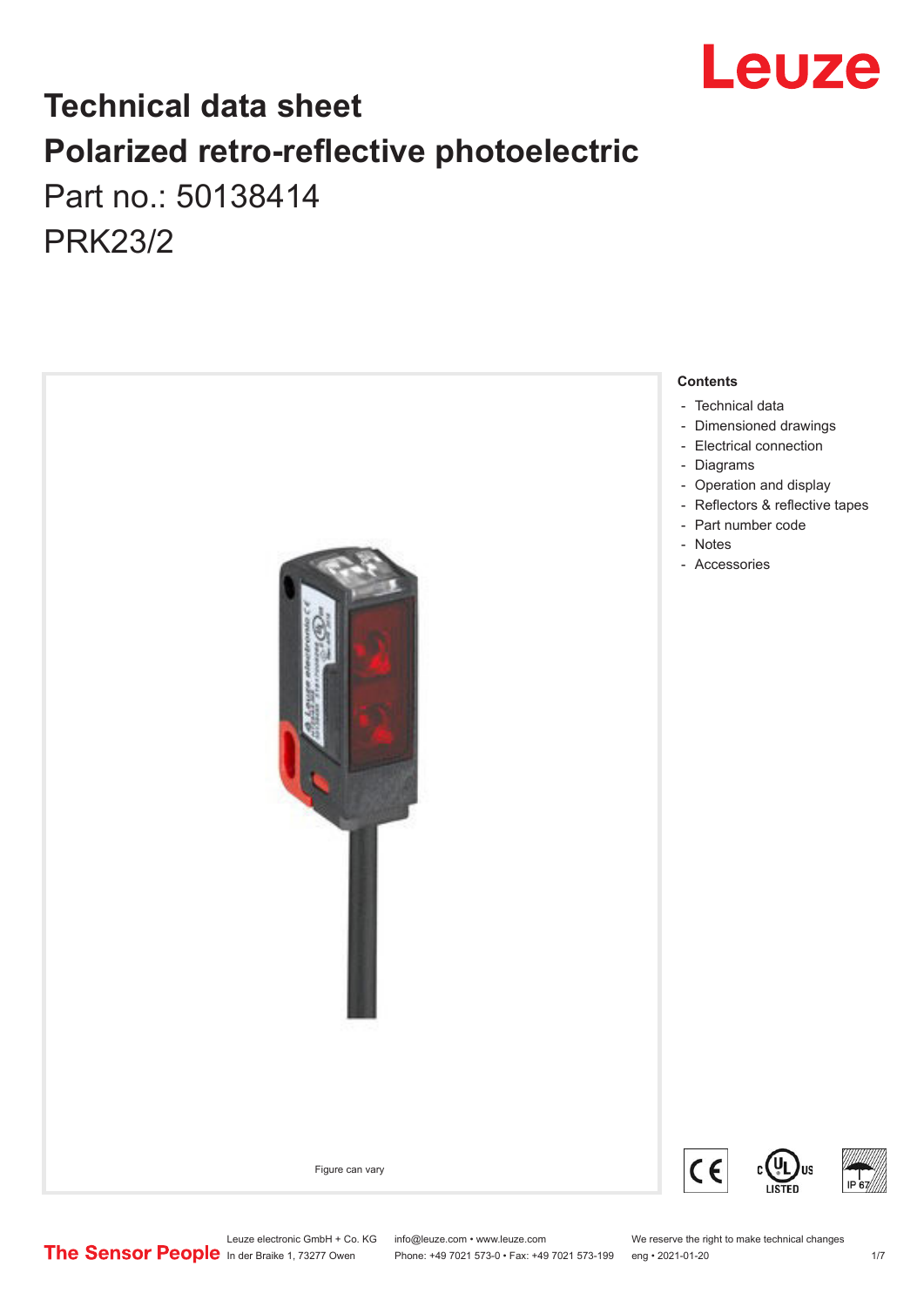### <span id="page-1-0"></span>**Technical data**

# Leuze

#### **Basic data**

| <b>Series</b>   |                                                       | 23                                          |  |  |
|-----------------|-------------------------------------------------------|---------------------------------------------|--|--|
|                 | <b>Operating principle</b>                            | Reflection principle                        |  |  |
|                 | <b>Optical data</b>                                   |                                             |  |  |
|                 | <b>Operating range</b>                                | Guaranteed operating range                  |  |  |
|                 | <b>Operating range</b>                                | $0.14.5$ m, With reflector TK(S)<br>100x100 |  |  |
|                 | <b>Operating range limit</b>                          | Typical operating range                     |  |  |
|                 | <b>Operating range limit</b>                          | 0.1  6 m, With reflector TK(S) 100x100      |  |  |
|                 | <b>Light source</b>                                   | LED, Red                                    |  |  |
|                 | <b>LED light wavelength</b>                           | 645 nm                                      |  |  |
|                 | <b>Transmitted-signal shape</b>                       | Pulsed                                      |  |  |
|                 | <b>LED</b> group                                      | Exempt group (in acc. with EN 62471)        |  |  |
|                 | <b>Electrical data</b>                                |                                             |  |  |
|                 | <b>Protective circuit</b>                             | Polarity reversal protection                |  |  |
|                 |                                                       | Short circuit protected                     |  |  |
|                 |                                                       |                                             |  |  |
|                 | Performance data                                      |                                             |  |  |
|                 | Supply voltage U <sub>B</sub>                         | 10  30 V, DC, Incl. residual ripple         |  |  |
| Residual ripple |                                                       | 0  15 %, From U <sub>B</sub>                |  |  |
|                 | <b>Open-circuit current</b>                           | 020mA                                       |  |  |
| Outputs         |                                                       |                                             |  |  |
|                 | Number of digital switching outputs 1 Piece(s)        |                                             |  |  |
|                 |                                                       |                                             |  |  |
|                 | <b>Switching outputs</b>                              |                                             |  |  |
|                 | Voltage type                                          | <b>DC</b>                                   |  |  |
|                 | Switching current, max.                               | 100 mA                                      |  |  |
|                 | <b>Switching voltage</b>                              | high: $\geq (U_{\text{B}} - 2.5V)$          |  |  |
|                 |                                                       | low: $\leq$ 2.5V                            |  |  |
|                 |                                                       |                                             |  |  |
|                 | <b>Switching output 1</b><br><b>Switching element</b> | Transistor, NPN                             |  |  |
|                 | <b>Switching principle</b>                            | Light switching                             |  |  |
|                 |                                                       |                                             |  |  |
| <b>Timing</b>   |                                                       |                                             |  |  |
|                 | <b>Switching frequency</b>                            | 500 Hz                                      |  |  |
|                 | Response time                                         | 1 ms                                        |  |  |
|                 | <b>Readiness delay</b>                                | 300 ms                                      |  |  |
|                 | <b>Connection</b>                                     |                                             |  |  |
|                 |                                                       |                                             |  |  |

| <b>Connection 1</b>       |                     |  |  |  |
|---------------------------|---------------------|--|--|--|
| <b>Function</b>           | Signal OUT          |  |  |  |
|                           | Voltage supply      |  |  |  |
| <b>Type of connection</b> | Cable               |  |  |  |
| Cable length              | 2,000 mm            |  |  |  |
| <b>Sheathing material</b> | <b>PUR</b>          |  |  |  |
| Cable color               | <b>Black</b>        |  |  |  |
| Number of conductors      | 3-wire              |  |  |  |
| Wire cross section        | $0.14 \text{ mm}^2$ |  |  |  |

#### **Mechanical data**

| Dimension (W x H x L)          | 11.4 mm x 34.2 mm x 18.3 mm |
|--------------------------------|-----------------------------|
| <b>Housing material</b>        | Plastic                     |
| <b>Plastic housing</b>         | PC-ABS                      |
| Lens cover material            | Plastic / PMMA              |
| Net weight                     | 50 <sub>g</sub>             |
| <b>Housing color</b>           | <b>Black</b>                |
|                                | Red                         |
|                                |                             |
| <b>Operation and display</b>   |                             |
| Type of display                | LED                         |
| <b>Number of LEDs</b>          | 2 Piece(s)                  |
|                                |                             |
| <b>Environmental data</b>      |                             |
| Ambient temperature, operation | $-4060 °C$                  |
| Ambient temperature, storage   | $-40$ 70 °C                 |
|                                |                             |
|                                |                             |
| <b>Certifications</b>          |                             |
| Degree of protection           | IP 67                       |
| <b>Protection class</b>        | III                         |
| <b>Certifications</b>          | c UL US                     |
| <b>Standards applied</b>       | IEC 60947-5-2               |
|                                |                             |
| <b>Classification</b>          |                             |
| <b>Customs tariff number</b>   | 85365019                    |
| eCl@ss 5.1.4                   | 27270902                    |
| eCl@ss 8.0                     | 27270902                    |
| eCl@ss 9.0                     | 27270902                    |
| eCl@ss 10.0                    | 27270902                    |
| eCl@ss 11.0                    | 27270902                    |
| <b>ETIM 5.0</b>                | EC002717                    |
| <b>ETIM 6.0</b>                | EC002717                    |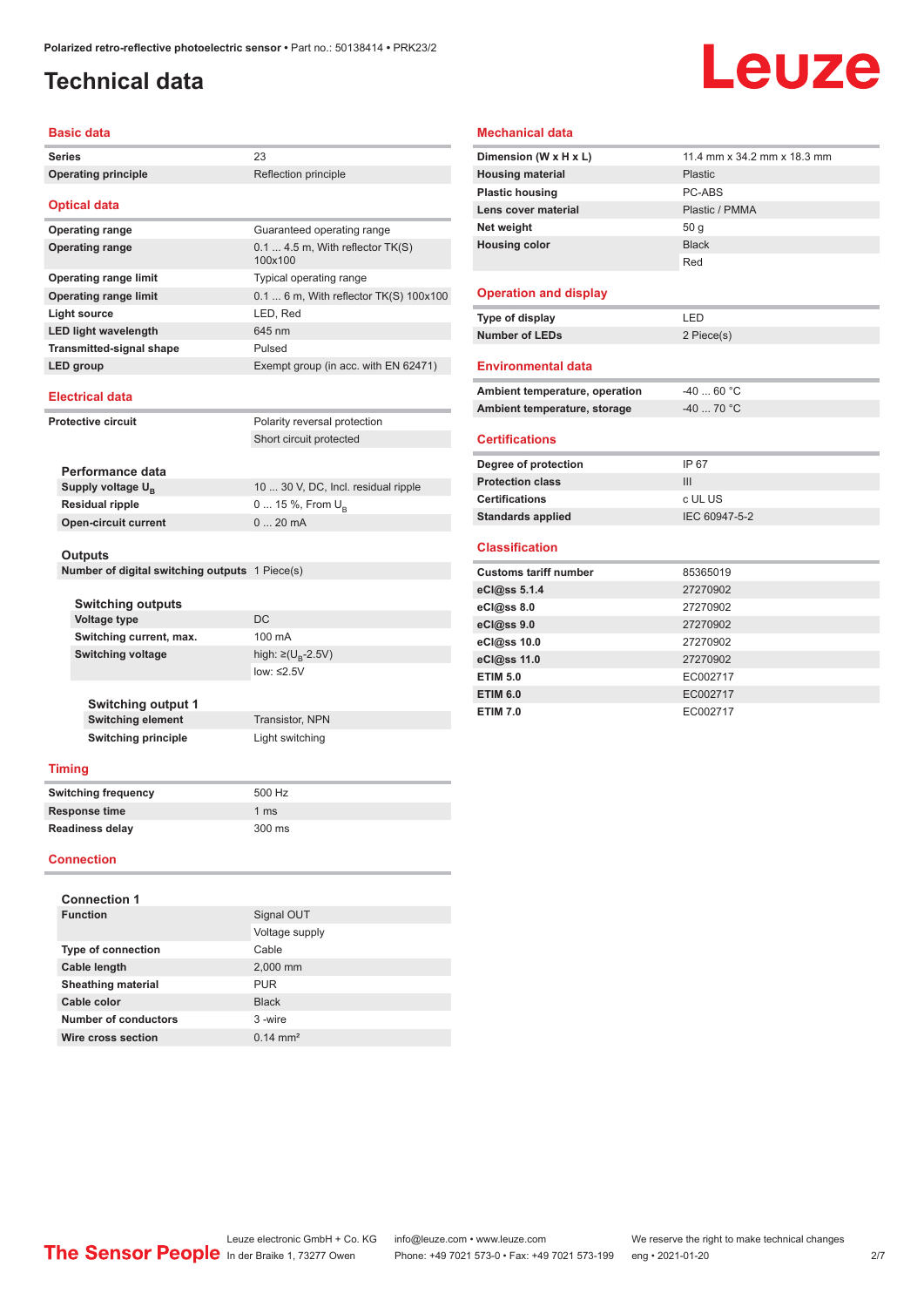### <span id="page-2-0"></span>**Dimensioned drawings**

All dimensions in millimeters



### **Electrical connection**

#### **Connection 1**

| <b>Function</b>             | Signal OUT          |
|-----------------------------|---------------------|
|                             | Voltage supply      |
| Type of connection          | Cable               |
| Cable length                | 2,000 mm            |
| <b>Sheathing material</b>   | <b>PUR</b>          |
| Cable color                 | <b>Black</b>        |
| <b>Number of conductors</b> | 3-wire              |
| Wire cross section          | $0.14 \text{ mm}^2$ |

#### **Conductor color Conductor assignment**

| <b>Brown</b> | V+               |
|--------------|------------------|
| <b>Black</b> | OUT <sub>1</sub> |
| <b>Blue</b>  | <b>GND</b>       |



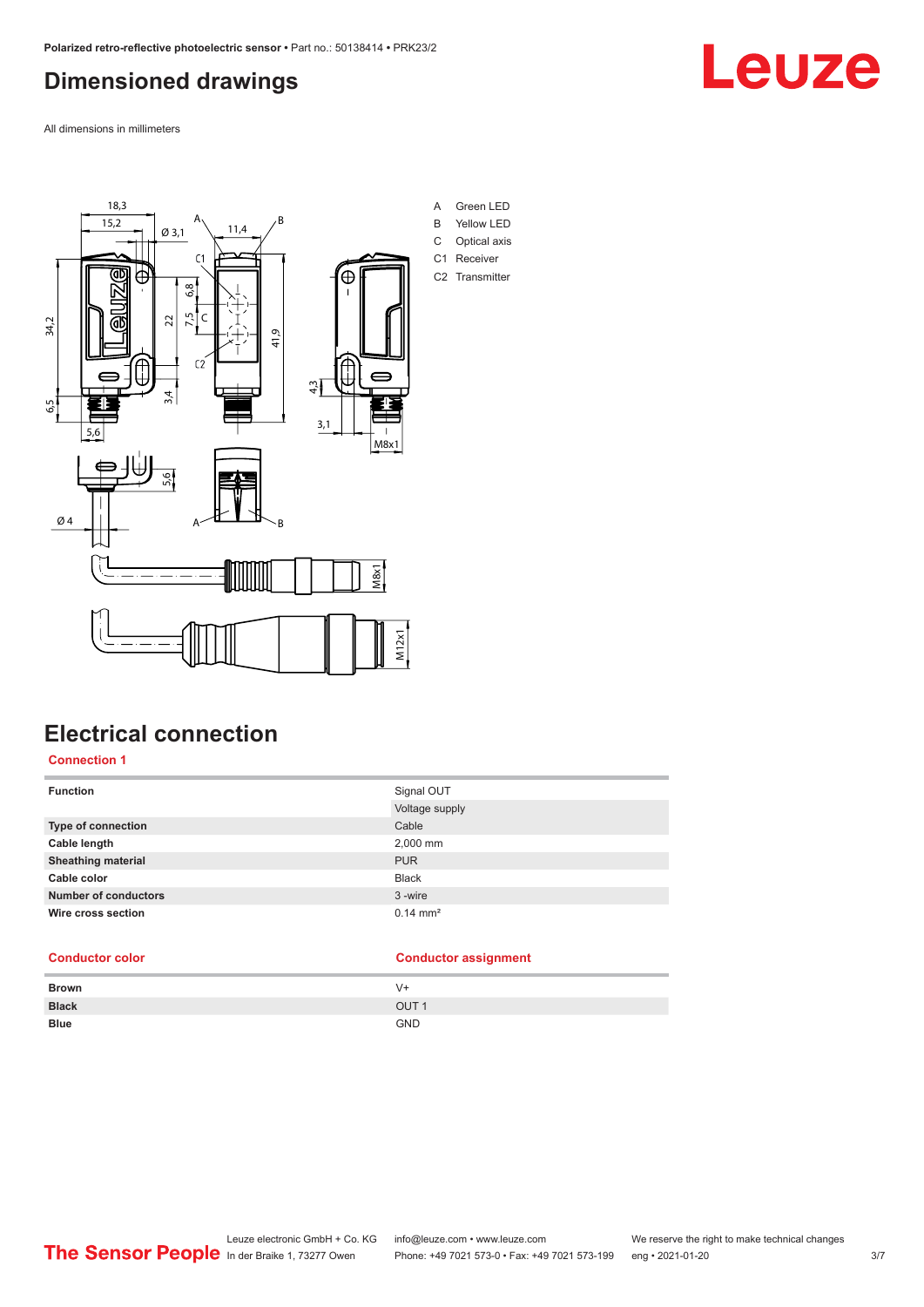#### <span id="page-3-0"></span>**Diagrams**

# Leuze

Typ. response behavior



## **Operation and display**

| <b>LED</b>     | <b>Display</b>           | <b>Meaning</b>        |
|----------------|--------------------------|-----------------------|
|                | Yellow, continuous light | Light path free       |
|                | Yellow, flashing         | No function reserve   |
| $\overline{2}$ | Green, continuous light  | Operational readiness |

## **Reflectors & reflective tapes**

| Part no. | <b>Designation</b> | <b>Operating range</b><br><b>Operating range</b> | <b>Description</b>                                                                                                                                                                                            |
|----------|--------------------|--------------------------------------------------|---------------------------------------------------------------------------------------------------------------------------------------------------------------------------------------------------------------|
| 50108300 | REF 4-A-50x50      | 0.1 1.2 m<br>$0.11.6$ m                          | Design: Rectangular<br>Reflective surface: 50 mm x 50 mm<br>Material: Plastic<br>Chemical designation of the material: PMMA<br>Fastening: Self-adhesive                                                       |
| 50003192 | TK 100x100         | 0.14.5m<br>0.16m                                 | Design: Rectangular<br>Reflective surface: 96 mm x 96 mm<br>Triple reflector size: 4 mm<br>Material: Plastic<br>Base material: Plastic<br>Chemical designation of the material: PMMA8N<br>Fastening: Adhesive |
| 50003189 | TK 30x50           | $0.11.2$ m<br>$0.11.6$ m                         | Design: Rectangular<br>Reflective surface: 29 mm x 45 mm<br>Triple reflector size: 4 mm<br>Material: Plastic<br>Base material: Plastic<br>Chemical designation of the material: PMMA8N<br>Fastening: Adhesive |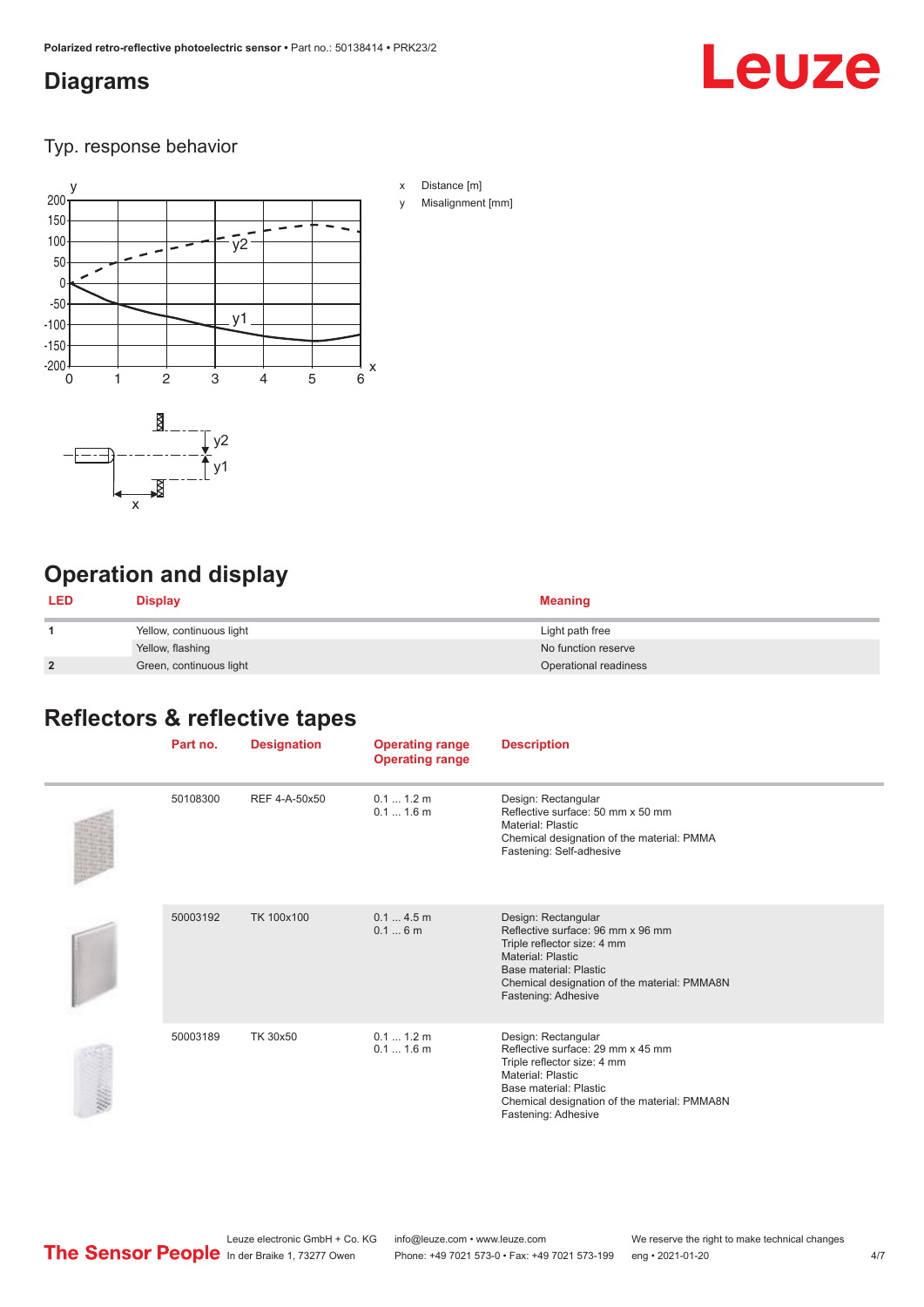#### <span id="page-4-0"></span>**Reflectors & reflective tapes**

# Leuze

| Part no. | <b>Designation</b>  | <b>Operating range</b><br><b>Operating range</b> | <b>Description</b>                                                                                                                                                                                                                            |
|----------|---------------------|--------------------------------------------------|-----------------------------------------------------------------------------------------------------------------------------------------------------------------------------------------------------------------------------------------------|
| 50024127 | TK 82.2             | 0.1 1.2 m<br>0.11.6m                             | Design: Round<br>Triple reflector size: 4 mm<br>Reflection surface diameter: 79 mm<br>Material: Plastic<br>Base material: Plastic<br>Chemical designation of the material: PMMA8N<br>Fastening: Through-hole mounting, Adhesive               |
| 50022816 | <b>TKS 100X100</b>  | 0.14.5m<br>0.16m                                 | Design: Rectangular<br>Reflective surface: 96 mm x 96 mm<br>Triple reflector size: 4 mm<br>Material: Plastic<br>Base material: Plastic<br>Chemical designation of the material: PMMA8N<br>Fastening: Through-hole mounting, Adhesive          |
| 50081283 | <b>TKS 20X40</b>    | 0.11.5m<br>0.12m                                 | Design: Rectangular<br>Reflective surface: 16 mm x 38 mm<br>Triple reflector size: 2.3 mm<br><b>Material: Plastic</b><br>Base material: Plastic<br>Chemical designation of the material: PMMA8N<br>Fastening: Through-hole mounting, Adhesive |
| 50023525 | <b>TKS 30X50</b>    | 0.1 1.2 m<br>$0.11.6$ m                          | Design: Rectangular<br>Reflective surface: 27 mm x 44 mm<br>Triple reflector size: 3 mm<br>Material: Plastic<br>Base material: Plastic<br>Chemical designation of the material: PMMA8N<br>Fastening: Through-hole mounting, Adhesive          |
| 50109506 | <b>TKS 30x50.UV</b> | 0.11.2m<br>$0.11.6$ m                            | Design: Rectangular<br>Reflective surface: 44 mm x 27 mm<br>Triple reflector size: 3 mm<br><b>Material: Plastic</b><br>Base material: Plastic<br>Chemical designation of the material: PMMA8N<br>Fastening: Through-hole mounting, Adhesive   |
| 50040820 | <b>TKS 40X60</b>    | $0.12.5$ m<br>0.13.3m                            | Design: Rectangular<br>Reflective surface: 37 mm x 56 mm<br>Triple reflector size: 4 mm<br><b>Material: Plastic</b><br>Base material: Plastic<br>Chemical designation of the material: PMMA8N<br>Fastening: Through-hole mounting, Adhesive   |

#### **Part number code**

Part designation: **AAA23.GJ/ ff-HH**

| AAA23 | Operating principle / construction<br>HT23: diffuse reflection sensor with background suppression<br>PRK23: retro-reflective photoelectric sensor with polarization filter<br>LS23: throughbeam photoelectric sensor transmitter<br>LE23: throughbeam photoelectric sensor receiver<br>ET23: energetic diffuse reflection sensor<br>FT23: diffuse reflection sensor with fading |
|-------|---------------------------------------------------------------------------------------------------------------------------------------------------------------------------------------------------------------------------------------------------------------------------------------------------------------------------------------------------------------------------------|
| G     | Equipment<br>T: autocollimation principle (single lens) for highly transparent bottles without tracking                                                                                                                                                                                                                                                                         |
| J     | Operating range adjustment<br>3: teach-in via button                                                                                                                                                                                                                                                                                                                            |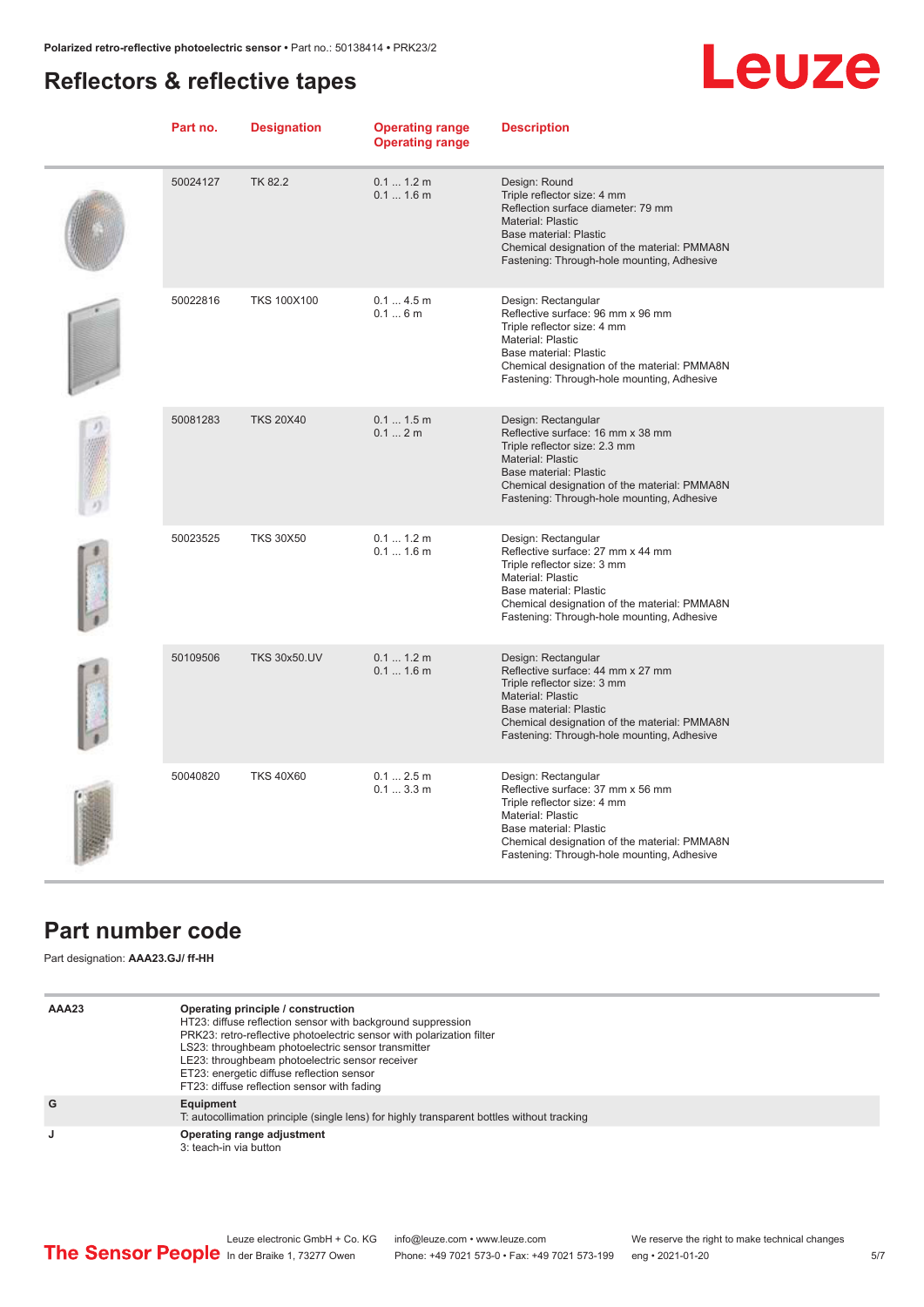#### <span id="page-5-0"></span>**Part number code**

# Leuze

| ff | Switching output / function / $OUT1OUT2$ (OUT1 = pin 4, OUT2 = pin 2)<br>2: NPN transistor output, light switching<br>N: NPN transistor output, dark switching<br>4: PNP transistor output, light switching<br>P: PNP transistor output, dark switching<br>X: pin not used                        |
|----|---------------------------------------------------------------------------------------------------------------------------------------------------------------------------------------------------------------------------------------------------------------------------------------------------|
| HH | <b>Electrical connection</b><br>n/a: cable, standard length 2000 mm, 3-wire<br>M8: M8 connector, 4-pin (plug)<br>200-M12: cable, length 200 mm with M12 connector, 4-pin, axial (plug)<br>M12: M12 connector, 4-pin (plug)<br>200-M8: cable, length 200 mm with M8 connector, 4-pin, axial (plug) |
|    | <b>Note</b>                                                                                                                                                                                                                                                                                       |
|    | $\&$ A list with all available device types can be found on the Leuze website at www.leuze.com.                                                                                                                                                                                                   |

#### **Notes**

| Observe intended use!                                                                                                                                          |
|----------------------------------------------------------------------------------------------------------------------------------------------------------------|
| $\%$ This product is not a safety sensor and is not intended as personnel protection.<br>$\%$ The product may only be put into operation by competent persons. |
| $\%$ Only use the product in accordance with its intended use.                                                                                                 |



 $\%$  Only for use in "class 2" circuits

ª These proximity switches shall be used with UL Listed Cable assemblies rated 30V, 0.5A min, in the field installation, or equivalent (categories: CYJV/ CYJV7 or PVVA/PVVA7)

#### **Accessories**

### Mounting technology - Mounting brackets

| Part no. | <b>Designation</b>   | <b>Article</b>      | <b>Description</b>                                                                                                                                                                                                            |
|----------|----------------------|---------------------|-------------------------------------------------------------------------------------------------------------------------------------------------------------------------------------------------------------------------------|
| 50118542 | BT 200M.5            | Mounting bracket    | Design of mounting device: Angle, L-shape<br>Fastening, at system: Through-hole mounting<br>Mounting bracket, at device: Screw type, Suited for M3 screws<br>Type of mounting device: Adjustable<br>Material: Stainless steel |
| 50124651 | <b>BT 205M-10SET</b> | Mounting device set | Design of mounting device: Angle, L-shape<br>Fastening, at system: Through-hole mounting<br>Mounting bracket, at device: Screw type<br>Type of mounting device: Rigid<br>Material: Metal                                      |